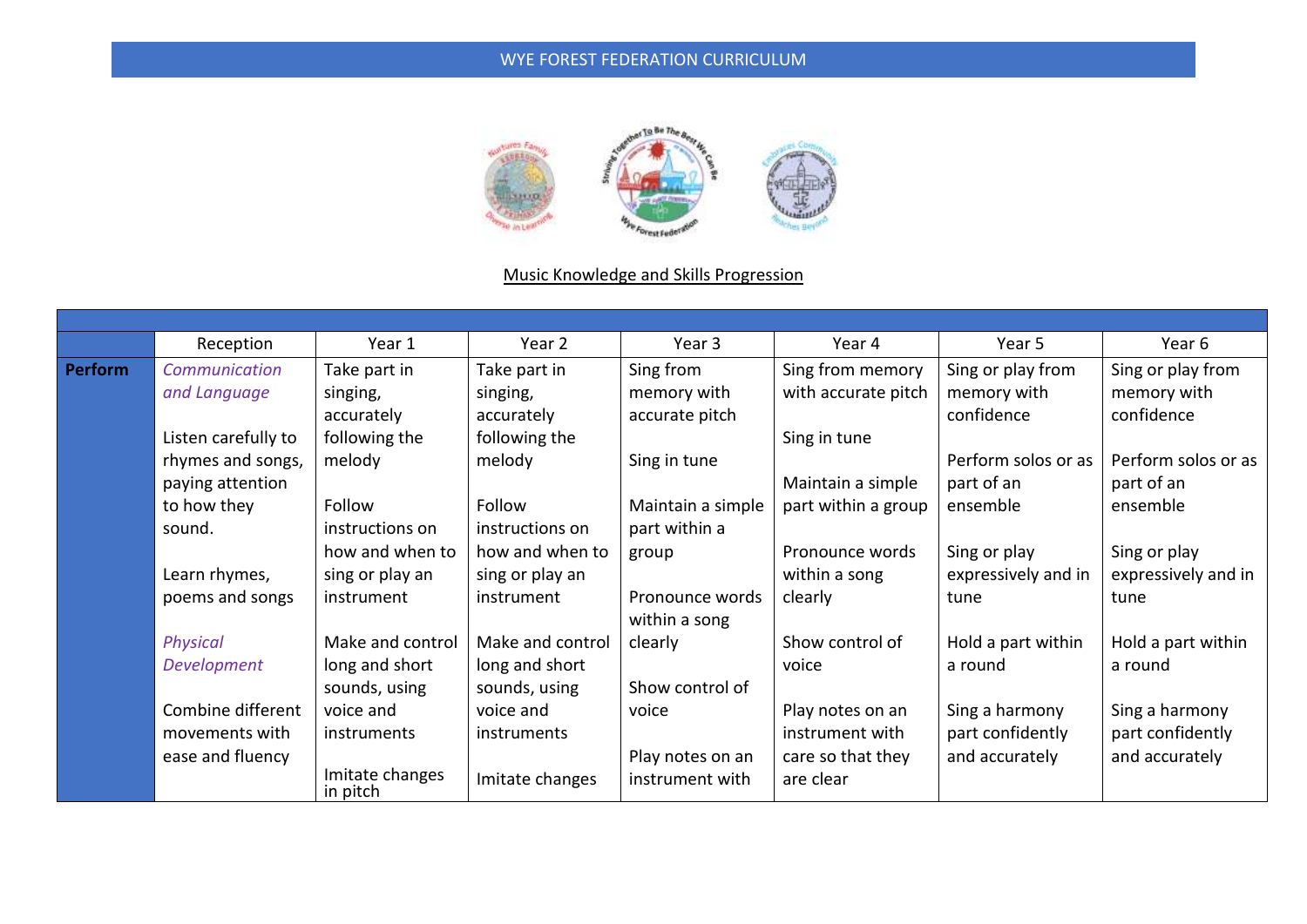| <b>Expressive Arts</b>           | in pitch | care so that they |              | Sustain a drone or                       | Sustain a drone or                       |
|----------------------------------|----------|-------------------|--------------|------------------------------------------|------------------------------------------|
| and Design                       |          | are clear         | Perform with | a melodic ostinato                       | a melodic ostinato                       |
|                                  |          |                   | control and  | to accompany                             | to accompany                             |
| Explore, use and                 |          | Perform with      | awareness of | singing                                  | singing                                  |
| refine a variety of              |          | control and       | others       |                                          |                                          |
| artistic effects to              |          | awareness of      |              | Perform with                             | Perform with                             |
| express their ideas              |          | others            |              | controlled                               | controlled                               |
| and feelings.                    |          |                   |              | breathing (voice)<br>and skilful playing | breathing (voice)<br>and skilful playing |
| Return to and                    |          |                   |              | (instrument)                             | (instrument)                             |
| build on their                   |          |                   |              |                                          |                                          |
| previous learning,               |          |                   |              |                                          |                                          |
| refining ideas and               |          |                   |              |                                          |                                          |
| developing their                 |          |                   |              |                                          |                                          |
| ability to                       |          |                   |              |                                          |                                          |
| represent them.                  |          |                   |              |                                          |                                          |
| Create                           |          |                   |              |                                          |                                          |
| collaboratively,                 |          |                   |              |                                          |                                          |
| sharing ideas,                   |          |                   |              |                                          |                                          |
| resources and                    |          |                   |              |                                          |                                          |
| skills.                          |          |                   |              |                                          |                                          |
|                                  |          |                   |              |                                          |                                          |
| Listen attentively,              |          |                   |              |                                          |                                          |
| move to and talk                 |          |                   |              |                                          |                                          |
| about music,<br>expressing their |          |                   |              |                                          |                                          |
| feelings and                     |          |                   |              |                                          |                                          |
| responses.                       |          |                   |              |                                          |                                          |
|                                  |          |                   |              |                                          |                                          |
|                                  |          |                   |              |                                          |                                          |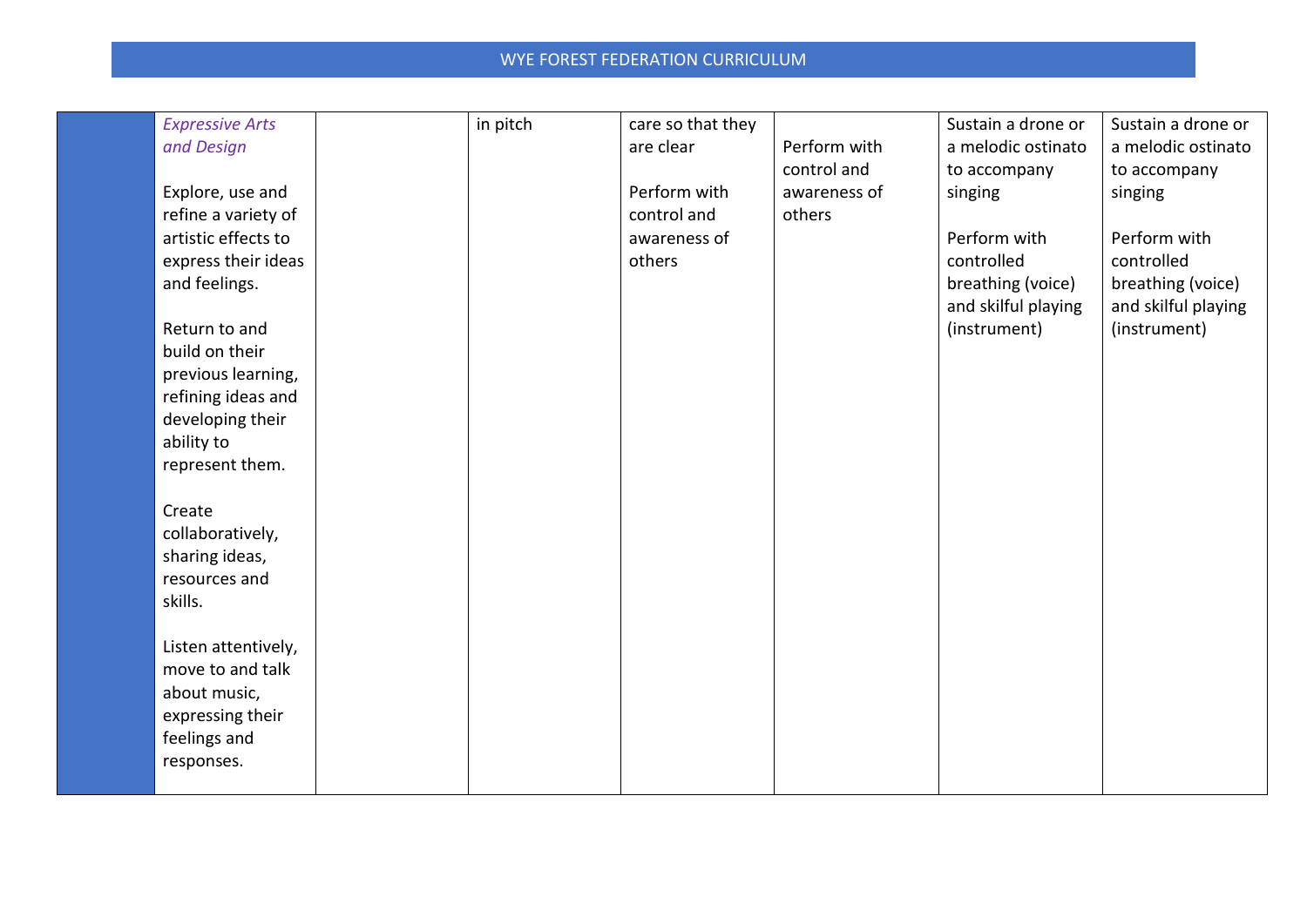| Sing in a group or       |  |  |  |
|--------------------------|--|--|--|
| on their own,            |  |  |  |
| increasingly             |  |  |  |
| matching the pitch       |  |  |  |
|                          |  |  |  |
| and following the        |  |  |  |
| melody.                  |  |  |  |
|                          |  |  |  |
| Explore and              |  |  |  |
| engage in music          |  |  |  |
| making and dance,        |  |  |  |
| performing solo or       |  |  |  |
| in groups                |  |  |  |
|                          |  |  |  |
| <b>ELG Expressive</b>    |  |  |  |
| <b>Arts and Design</b>   |  |  |  |
|                          |  |  |  |
| <b>Being Imaginative</b> |  |  |  |
| and Expressive           |  |  |  |
|                          |  |  |  |
| Sing a range of          |  |  |  |
| well-known               |  |  |  |
|                          |  |  |  |
| nursery rhymes           |  |  |  |
| and songs.               |  |  |  |
|                          |  |  |  |
| Perform songs,           |  |  |  |
| rhymes, poems            |  |  |  |
| and stories with         |  |  |  |
| others, and (when        |  |  |  |
| appropriate) try to      |  |  |  |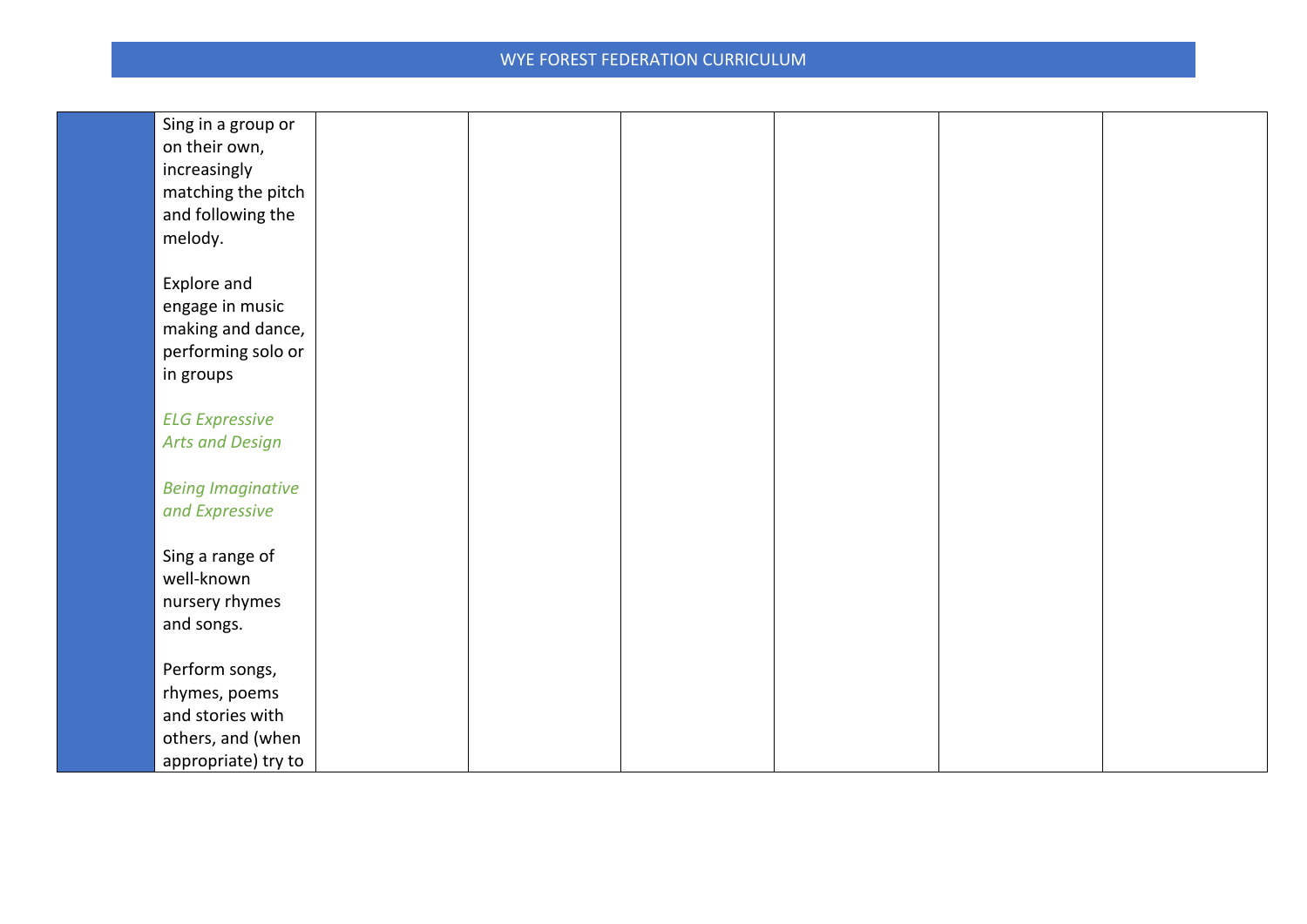|                | move in time with |                                   |                                   |                               |                               |                     |                     |
|----------------|-------------------|-----------------------------------|-----------------------------------|-------------------------------|-------------------------------|---------------------|---------------------|
|                | music             |                                   |                                   |                               |                               |                     |                     |
|                |                   |                                   |                                   |                               |                               |                     |                     |
|                |                   |                                   |                                   |                               |                               |                     |                     |
|                |                   |                                   |                                   |                               |                               |                     |                     |
|                |                   |                                   |                                   |                               |                               |                     |                     |
|                |                   |                                   |                                   |                               |                               |                     |                     |
|                |                   |                                   |                                   |                               |                               |                     |                     |
| <b>Compose</b> |                   | Create a                          | Create a                          | Compose and                   | Compose and                   | Create songs with   | Create songs with   |
|                |                   | sequence of long                  | sequence of long                  | perform melodic               | perform melodic               | verses and a        | verses and a        |
|                |                   | and short sounds                  | and short sounds                  | songs                         | songs                         | chorus              | chorus              |
|                |                   |                                   |                                   |                               |                               |                     |                     |
|                |                   | Clap rhythms                      | Clap rhythms                      | Use sound to                  | Use sound to                  |                     |                     |
|                |                   |                                   |                                   | create abstract               | create abstract               | Create rhythmic     | Create rhythmic     |
|                |                   | Create a mixture                  | Create a mixture                  | effects                       | effects                       | patterns with an    | patterns with an    |
|                |                   | of different                      | of different                      |                               |                               | awareness of        | awareness of        |
|                |                   | sounds (long and                  | sounds (long and                  | Create repeated               | Create repeated               | timbre and          | timbre and          |
|                |                   | short, loud and                   | short, loud and                   | patterns with a               | patterns with a               | duration            | duration            |
|                |                   | quiet, high and                   | quiet, high and                   | range of                      | range of                      |                     |                     |
|                |                   | low)                              | low)                              | instruments                   | instruments                   | Combine a variety   | Combine a variety   |
|                |                   |                                   |                                   |                               |                               | of musical devices, | of musical devices, |
|                |                   | Choose sounds to                  | Choose sounds to                  | Create                        | Create                        | including melody,   | including melody,   |
|                |                   | create an effect                  | create an effect                  | accompaniments                | accompaniments                | rhythm and chords   | rhythm and chords   |
|                |                   | Sequence sounds                   | Sequence sounds                   | for tunes                     | for tunes                     | Thoughtfully select | Thoughtfully select |
|                |                   | to create an                      | to create an                      | Use drones as                 | Use drones as                 | elements for a      | elements for a      |
|                |                   | overall effect                    | overall effect                    | accompaniments                | accompaniments                | piece in order to   | piece in order to   |
|                |                   |                                   |                                   |                               |                               | gain a defined      | gain a defined      |
|                |                   |                                   |                                   |                               |                               | effect              | effect              |
|                |                   |                                   |                                   |                               |                               |                     |                     |
|                |                   | Create short,<br>musical patterns | Create short,<br>musical patterns | Choose, order,<br>combine and | Choose, order,<br>combine and |                     |                     |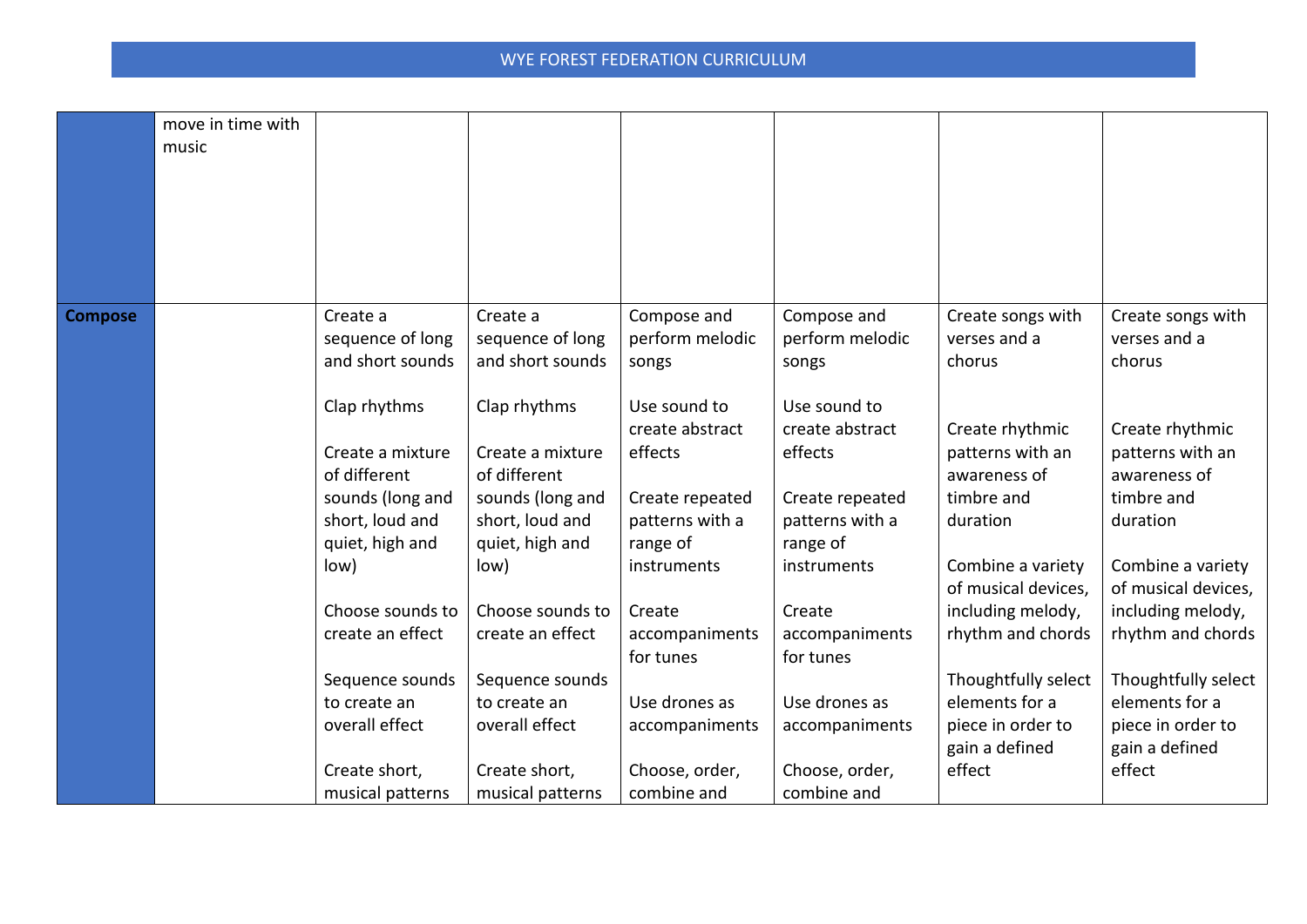|                   | Create short,<br>rhythmic phrases                                                                                                                         | Create short,<br>rhythmic phrases                                                                                                                         | control sounds to<br>create an effect<br>Use digital<br>technologies to<br>compose pieces<br>of music                                                                                                             | control sounds to<br>create an effect<br>Use digital<br>technologies to<br>compose pieces of<br>music                                                                                                                 | Use drones and<br>melodic ostinati<br>(based on the<br>pentatonic scale)<br>Convey the<br>relationship<br>between the lyrics<br>and the melody<br>Use digital<br>technologies to<br>compose, edit and<br>refine pieces of<br>music | Use drones and<br>melodic ostinati<br>(based on the<br>pentatonic scale)<br>Convey the<br>relationship<br>between the lyrics<br>and the melody<br>Use digital<br>technologies to<br>compose, edit and<br>refine pieces of<br>music |
|-------------------|-----------------------------------------------------------------------------------------------------------------------------------------------------------|-----------------------------------------------------------------------------------------------------------------------------------------------------------|-------------------------------------------------------------------------------------------------------------------------------------------------------------------------------------------------------------------|-----------------------------------------------------------------------------------------------------------------------------------------------------------------------------------------------------------------------|------------------------------------------------------------------------------------------------------------------------------------------------------------------------------------------------------------------------------------|------------------------------------------------------------------------------------------------------------------------------------------------------------------------------------------------------------------------------------|
| <b>Transcribe</b> | Use symbols to<br>represent a<br>composition and<br>use them to help<br>with a<br>performance<br>Recognise<br>changes in<br>timbre, dynamics<br>and pitch | Use symbols to<br>represent a<br>composition and<br>use them to help<br>with a<br>performance<br>Recognise<br>changes in<br>timbre, dynamics<br>and pitch | Devise non-<br>standard symbols<br>to indicate when<br>to play and rest<br>Recognise the<br>notes EGBDF and<br>FACE on the<br>musical stave<br>Recognise the<br>symbols for a<br>minim, crotchet<br>and semibreve | Devise non-<br>standard symbols<br>to indicate when to<br>play and rest<br>Recognise the<br>notes EGBDF and<br>FACE on the<br>musical stave<br>Recognise the<br>symbols for a<br>minim, crotchet<br>and semibreve and | Use the standard<br>musical notation of<br>crotchet, minim<br>and semibreve to<br>indicate how many<br>beats to play<br>Read and create<br>notes on the<br>musical stave<br>Understand the<br>purpose of the<br>treble and bass    | Use the standard<br>musical notation of<br>crotchet, minim<br>and semibreve to<br>indicate how many<br>beats to play<br>Read and create<br>notes on the<br>musical stave<br>Understand the<br>purpose of the<br>treble and bass    |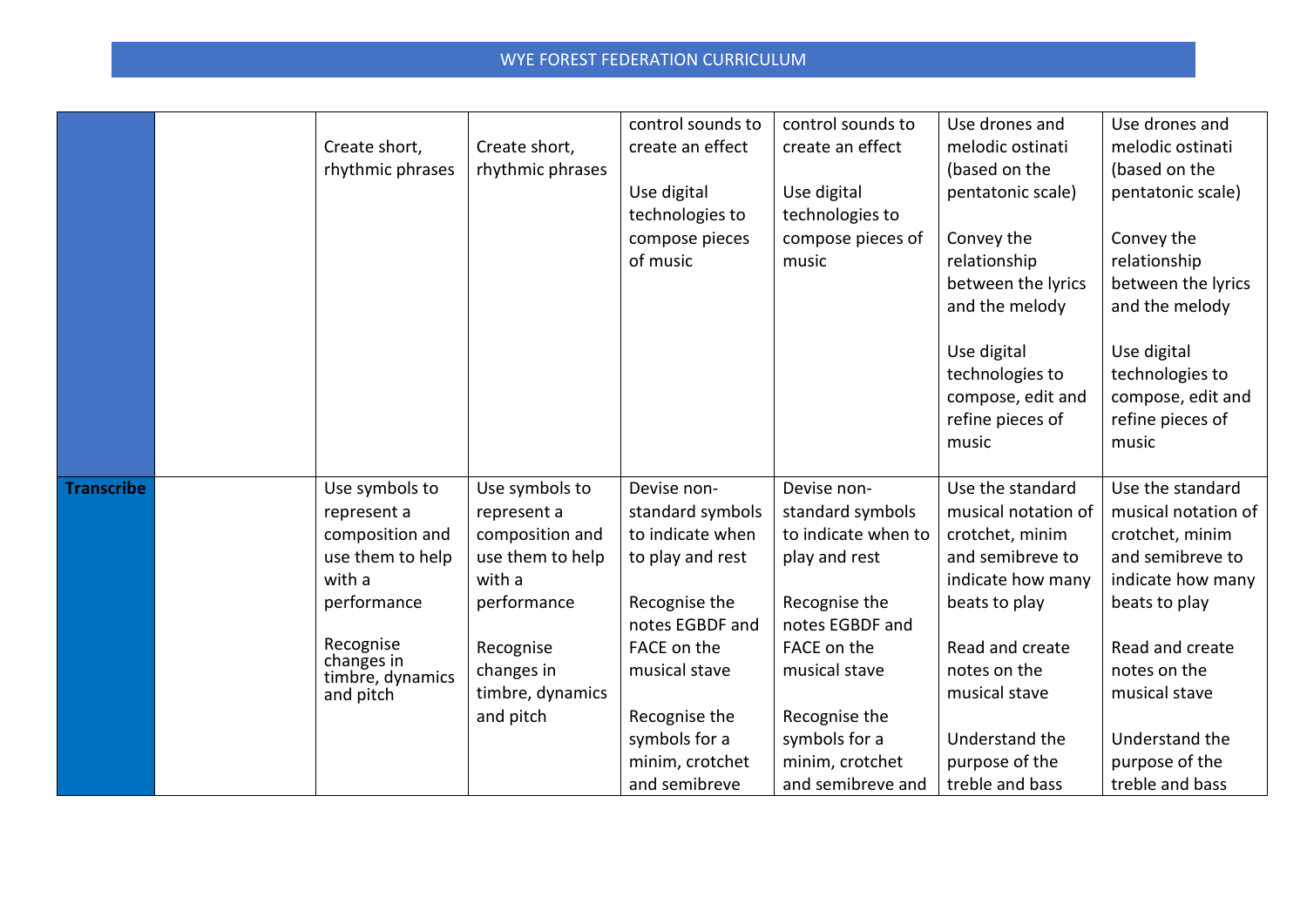|                 |                   |                   | and say how        | say how many             | clefs and use them   | clefs and use them                   |
|-----------------|-------------------|-------------------|--------------------|--------------------------|----------------------|--------------------------------------|
|                 |                   |                   | many beats they    | beats they               | in transcribing      | in transcribing                      |
|                 |                   |                   | represent          | represent                | compositions         | compositions                         |
|                 |                   |                   |                    |                          |                      |                                      |
|                 |                   |                   |                    |                          | Understand and       | Understand and                       |
|                 |                   |                   |                    |                          | use the # (sharp)    | use the # (sharp)                    |
|                 |                   |                   |                    |                          | and $\flat$ (flat)   | and $\flat$ (flat)                   |
|                 |                   |                   |                    |                          | symbols              | symbols                              |
|                 |                   |                   |                    |                          |                      |                                      |
|                 |                   |                   |                    |                          | Use and              | Use and                              |
|                 |                   |                   |                    |                          | understand simple    | understand simple                    |
|                 |                   |                   |                    |                          | time signatures      | time signatures                      |
| <b>Describe</b> | Identify the beat | Identify the beat | Use the terms:     | Use the terms:           | Choose from a        | Choose from a                        |
|                 | of a tune         | of a tune         | duration, timbre,  | duration, timbre,        | wide range of        | wide range of                        |
|                 |                   |                   | pitch, beat,       | pitch, beat, tempo,      | musical vocabulary   | musical vocabulary                   |
|                 |                   |                   | tempo, texture     | texture and use of       | to accurately        | to accurately                        |
|                 |                   |                   | and use of silence | silence to describe      | describe and         | describe and                         |
|                 |                   |                   | to describe music  | music                    | appraise music       | appraise music                       |
|                 |                   |                   |                    |                          | including: • pitch • | including: $\bullet$ pitch $\bullet$ |
|                 |                   |                   | Evaluate music     | Evaluate music           | dynamics • tempo     | dynamics • tempo                     |
|                 |                   |                   | using musical      | using musical            | • timbre • texture   | • timbre • texture                   |
|                 |                   |                   | vocabulary to      | vocabulary to            | • lyrics and melody  | • lyrics and melody                  |
|                 |                   |                   | identify areas of  | identify areas of        | • sense of occasion  | • sense of occasion                  |
|                 |                   |                   | likes and dislikes | likes and dislikes       | • expressive • solo  | • expressive • solo                  |
|                 |                   |                   |                    |                          | • rounds •           | $\bullet$ rounds $\bullet$           |
|                 |                   |                   | Understand         | <b>Understand layers</b> | harmonies •          | harmonies •                          |
|                 |                   |                   | layers of sounds   | of sounds and            | accompaniments •     | accompaniments •                     |
|                 |                   |                   | and discuss their  | discuss their effect     | drones • cyclic      | drones • cyclic                      |
|                 |                   |                   | effect on mood     | on mood and              | patterns •           | patterns •                           |
|                 |                   |                   | and feelings       | feelings                 | combination of       | combination of                       |